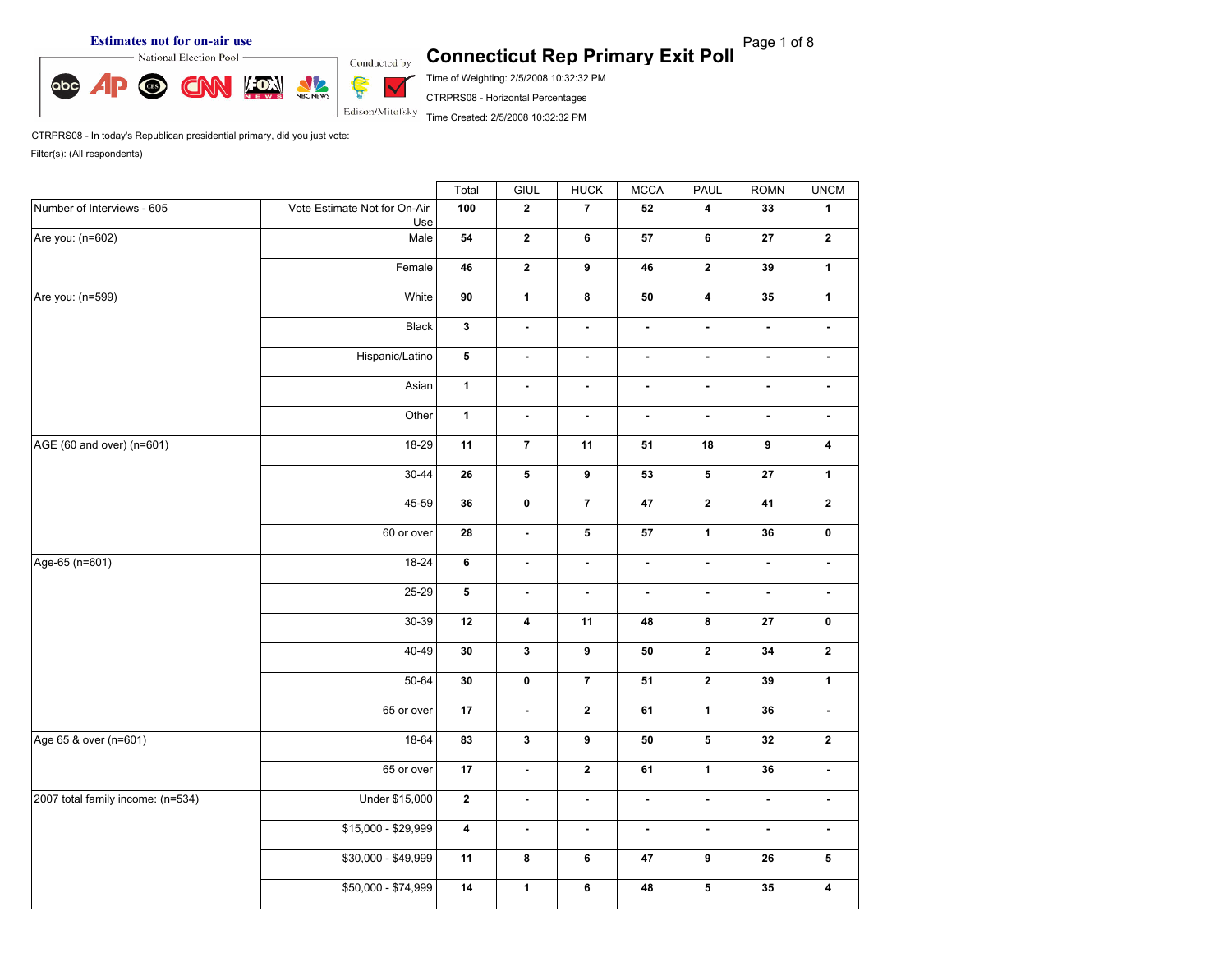**Estimates not for on-air use**<br> **Exit Poll** Connecticut Rep Primary Exit Poll **Page 2 of 8 Connecticut Rep Primary Exit Poll** 



Time of Weighting: 2/5/2008 10:32:32 PM

CTRPRS08 - Horizontal Percentages

Time Created: 2/5/2008 10:32:32 PM

CTRPRS08 - In today's Republican presidential primary, did you just vote: Filter(s): (All respondents)

|                                                                                      |                                     | Total        | GIUL           | <b>HUCK</b>             | <b>MCCA</b>    | <b>PAUL</b>             | <b>ROMN</b>    | <b>UNCM</b>      |
|--------------------------------------------------------------------------------------|-------------------------------------|--------------|----------------|-------------------------|----------------|-------------------------|----------------|------------------|
| 2007 total family income: (n=534)                                                    | \$75,000 - \$99,999                 | 17           | $\sim$         | 12                      | 48             | $\mathbf{2}$            | 37             | $\mathbf{1}$     |
|                                                                                      | \$100,000 - \$149,999               | 24           | $\mathbf{1}$   | 5                       | 60             | 5                       | 28             | 0                |
|                                                                                      | \$150,000 - \$199,999               | 13           | $\blacksquare$ | 9                       | 57             | $\mathbf{1}$            | 33             | $\blacksquare$   |
|                                                                                      | \$200,000 or more                   | 14           | $\mathbf{r}$   | 6                       | 54             | $\overline{2}$          | 38             | $\blacksquare$   |
| Total family income: (n=534)                                                         | Less than \$50,000                  | 17           | 9              | $\overline{\mathbf{4}}$ | 47             | 8                       | 28             | 4                |
|                                                                                      | \$50,000 or more                    | 83           | 0              | $\overline{7}$          | 54             | $\mathbf{3}$            | 34             | $\mathbf{1}$     |
| Total family income: (n=534)                                                         | Less than \$100,000                 | 48           | 4              | 8                       | 48             | 5                       | 33             | $\mathbf{3}$     |
|                                                                                      | \$100,000 or more                   | 52           | $\mathbf{1}$   | 6                       | 58             | $\mathbf{3}$            | 32             | $\mathbf 0$      |
| What was the last grade of school you<br>completed? (n=555)                          | Did not complete high school        | $\mathbf 0$  | $\blacksquare$ | $\blacksquare$          | ä,             | $\blacksquare$          |                | $\blacksquare$   |
|                                                                                      | High school graduate                | 11           | 5              | $\overline{7}$          | 60             | 6                       | 17             | 4                |
|                                                                                      | Some college or associate<br>degree | 25           | $\mathbf{3}$   | $\overline{7}$          | 49             | $\mathbf{3}$            | 37             | $\mathbf{2}$     |
|                                                                                      | College graduate                    | 34           | $\mathbf 0$    | 10                      | 50             | 5                       | 35             | $\blacksquare$   |
|                                                                                      | Postgraduate study                  | 29           | $\mathbf{1}$   | 6                       | 58             | $\mathbf{3}$            | 30             | $\mathbf{1}$     |
| College Education (n=555)                                                            | No college degree                   | 37           | $\mathbf{3}$   | $\overline{7}$          | 52             | $\overline{\mathbf{4}}$ | 31             | $\mathbf{3}$     |
|                                                                                      | College graduate                    | 63           | $\mathbf{1}$   | 8                       | 54             | $\overline{\mathbf{4}}$ | 33             | $\mathbf{1}$     |
| What was the last grade of school you<br>completed? (n=555)                          | High school graduate or less        | 11           | 5              | $\overline{7}$          | 61             | $\bf 6$                 | 17             | 4                |
|                                                                                      | More than high school grad          | 89           | $\mathbf{1}$   | 8                       | ${\bf 52}$     | $\overline{\mathbf{4}}$ | ${\bf 34}$     | $\mathbf{1}$     |
| No matter how you voted today, do you<br>usually think of yourself as a: (n=563)     | Democrat                            | $\mathbf{2}$ | $\blacksquare$ | $\blacksquare$          | $\blacksquare$ | $\blacksquare$          | $\blacksquare$ | $\blacksquare$   |
|                                                                                      | Republican                          | 77           | $\mathbf{2}$   | 8                       | 53             | $\mathbf{2}$            | 34             | $\mathbf{1}$     |
|                                                                                      | Independent or something else       | 22           | $\mathbf{3}$   | 5                       | 53             | 13                      | 24             | $\boldsymbol{2}$ |
| When did you finally decide for whom to<br>vote in the presidential primary? (n=605) | Just today                          | 12           | 4              | 11                      | 38             | $\blacksquare$          | 44             | $\mathbf{3}$     |
|                                                                                      | In the last three days              | 10           | $\blacksquare$ | 11                      | 55             | 6                       | 27             | $\mathbf{1}$     |
|                                                                                      | Sometime last week                  | 14           | $\blacksquare$ | 5                       | 52             | 8                       | 35             | $\mathbf{1}$     |
|                                                                                      | In the last month                   | 32           | $\mathbf{3}$   | 5                       | 55             | $\mathbf{3}$            | 32             | $\mathbf{1}$     |
|                                                                                      |                                     |              |                |                         |                |                         |                |                  |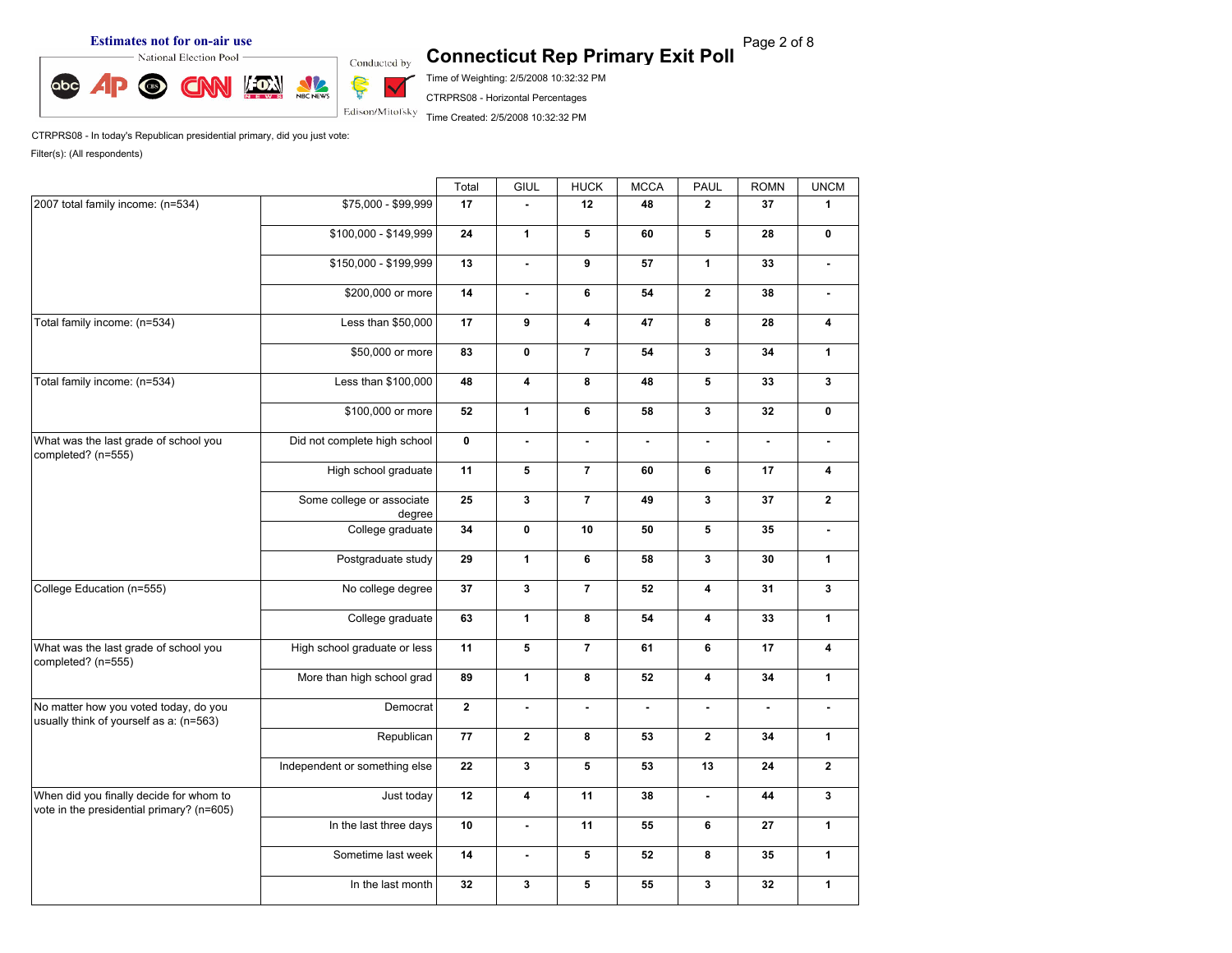**Estimates not for on-air use**<br> **Exit Poll** Connecticut Rep Primary Exit Poll **Page 3 of 8 Connecticut Rep Primary Exit Poll** 



Time of Weighting: 2/5/2008 10:32:32 PM

CTRPRS08 - Horizontal Percentages

Time Created: 2/5/2008 10:32:32 PM

CTRPRS08 - In today's Republican presidential primary, did you just vote: Filter(s): (All respondents)

|                                                                                      |                                            | Total                   | GIUL           | <b>HUCK</b>              | <b>MCCA</b>    | PAUL           | <b>ROMN</b>    | <b>UNCM</b>    |
|--------------------------------------------------------------------------------------|--------------------------------------------|-------------------------|----------------|--------------------------|----------------|----------------|----------------|----------------|
| When did you finally decide for whom to<br>vote in the presidential primary? (n=605) | Before that                                | 31                      | $\overline{2}$ | 8                        | 53             | 6              | 29             | $\overline{2}$ |
| Time: Last three days/Earlier than that<br>$(n=605)$                                 | Today/In the last three days               | 22                      | $\overline{2}$ | 11                       | 46             | $\mathbf{3}$   | 36             | $\mathbf{2}$   |
|                                                                                      | Sometime last week or earlier              | 77                      | $\overline{2}$ | 6                        | 54             | 5              | 31             | $\mathbf{1}$   |
| Time: Last week/Earlier than that<br>$(n=605)$                                       | Today/In last 3 days/Sometime<br>last week | 36                      | $\mathbf{1}$   | 9                        | 48             | 5              | 36             | $\mathbf{2}$   |
|                                                                                      | In the last month or before that           | 63                      | $\mathbf{3}$   | $\overline{7}$           | 54             | 4              | 31             | $\mathbf{1}$   |
| On most political matters, do you<br>consider yourself: (n=564)                      | Very liberal                               | $\mathbf{2}$            | $\blacksquare$ | $\blacksquare$           | $\blacksquare$ | $\blacksquare$ | ä,             | $\blacksquare$ |
|                                                                                      | Somewhat liberal                           | 10                      | 5              | $\overline{\phantom{a}}$ | 73             | 6              | 12             | $\mathbf{3}$   |
|                                                                                      | Moderate                                   | 31                      | $\mathbf{2}$   | 5                        | 69             | 6              | 17             | $\mathbf{2}$   |
|                                                                                      | Somewhat conservative                      | 38                      | $\mathbf{2}$   | 6                        | 51             | $\mathbf{3}$   | 38             | $\mathbf{1}$   |
|                                                                                      | Very conservative                          | 19                      | $\sim$         | 21                       | 20             | $\mathbf{2}$   | 56             | $\blacksquare$ |
| On most political matters, do you<br>consider yourself: (n=564)                      | Liberal                                    | 12                      | $\overline{7}$ | $\blacksquare$           | 68             | $\overline{9}$ | 12             | 3              |
|                                                                                      | Moderate                                   | 31                      | $\mathbf{2}$   | 5                        | 69             | 6              | 17             | $\mathbf{2}$   |
|                                                                                      | Conservative                               | 57                      | $\mathbf{1}$   | 11                       | 41             | $\mathbf{2}$   | 44             | $\mathbf{1}$   |
| Are you: (n=557)                                                                     | Protestant                                 | 28                      | $\blacksquare$ | 14                       | 51             | $\mathbf{3}$   | 30             | $\mathbf{2}$   |
|                                                                                      | Catholic                                   | 45                      | $\mathbf{2}$   | $\overline{\mathbf{4}}$  | 56             | $\mathbf{3}$   | 34             | 0              |
|                                                                                      | Mormon/LDS                                 | $\mathbf{1}$            | $\blacksquare$ | $\blacksquare$           | ä,             | $\blacksquare$ | ä,             | $\blacksquare$ |
|                                                                                      | Other Christian                            | 11                      | $\overline{7}$ | 10                       | 37             | $\mathbf{2}$   | 41             | $\mathbf{3}$   |
|                                                                                      | Jewish                                     | $\overline{\mathbf{4}}$ | $\blacksquare$ | $\blacksquare$           | $\blacksquare$ | $\blacksquare$ | $\blacksquare$ | $\blacksquare$ |
|                                                                                      | Muslim                                     | $\blacksquare$          | $\blacksquare$ | $\blacksquare$           | $\blacksquare$ | $\blacksquare$ | $\blacksquare$ | $\blacksquare$ |
|                                                                                      | Something else                             | $\mathbf{3}$            | $\blacksquare$ | $\blacksquare$           | $\blacksquare$ | $\blacksquare$ | $\blacksquare$ | $\blacksquare$ |
|                                                                                      | None                                       | 8                       | $\blacksquare$ | $\blacksquare$           | $\blacksquare$ | $\blacksquare$ | ä,             | $\blacksquare$ |
| Religion, combined Protestant and other<br>Christian. (n=557)                        | Protestant/Other Christian                 | 40                      | $\overline{2}$ | 13                       | 46             | $\mathbf{3}$   | 34             | $\mathbf{2}$   |
|                                                                                      | Catholic                                   | 45                      | $\mathbf{2}$   | $\overline{\mathbf{4}}$  | 56             | $\mathbf{3}$   | 34             | $\mathbf 0$    |
|                                                                                      | Jewish                                     | 4                       | $\blacksquare$ | $\blacksquare$           | $\blacksquare$ | $\blacksquare$ | $\sim$         | $\blacksquare$ |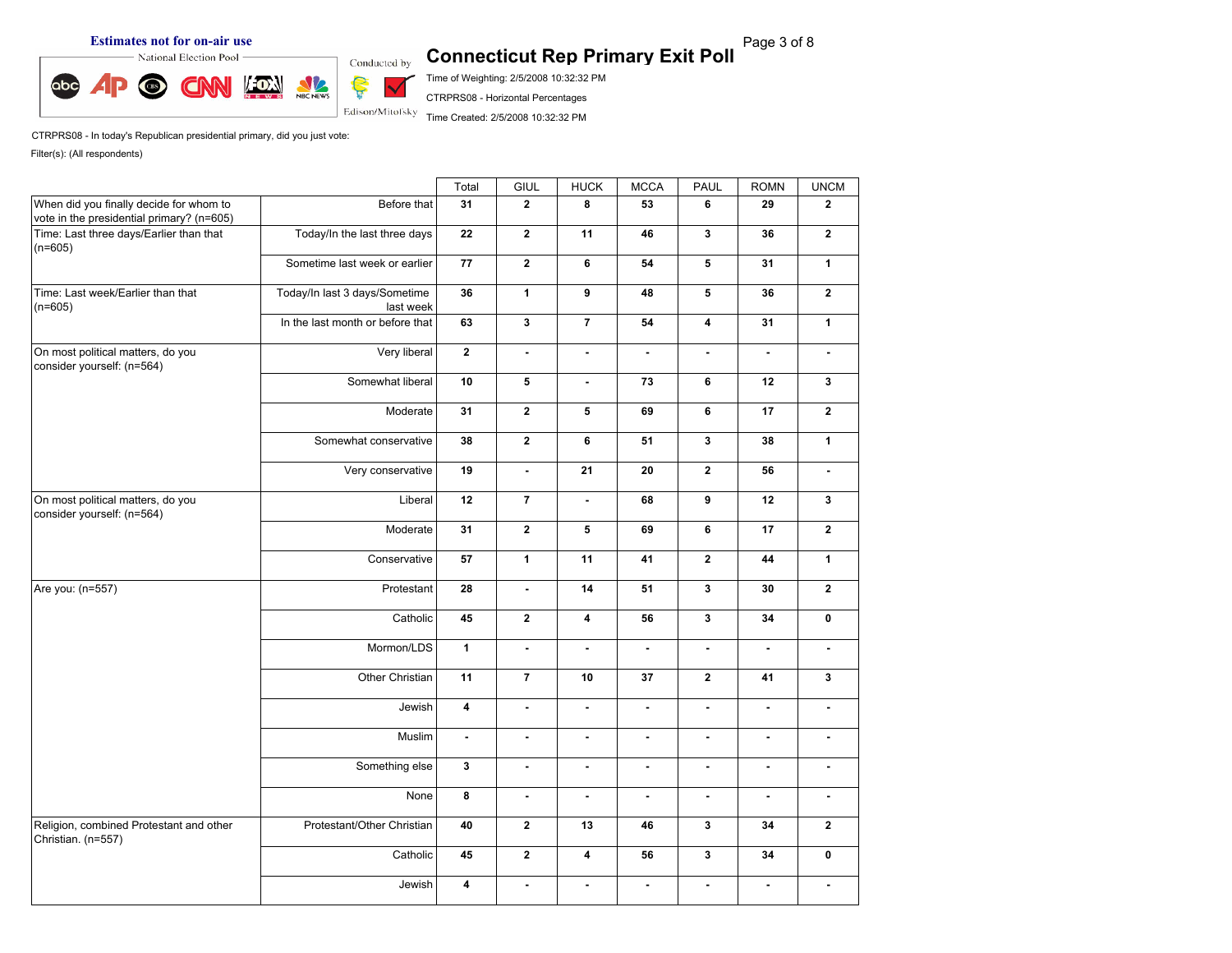**Estimates not for on-air use**<br> **Exit Poll** Connecticut Rep Primary Exit Poll **Page 4 of 8 Connecticut Rep Primary Exit Poll** 



Time of Weighting: 2/5/2008 10:32:32 PM

CTRPRS08 - Horizontal Percentages

Time Created: 2/5/2008 10:32:32 PM

CTRPRS08 - In today's Republican presidential primary, did you just vote:

|                                                                             |                                            | Total          | GIUL                    | <b>HUCK</b>             | <b>MCCA</b>    | PAUL                    | <b>ROMN</b>              | <b>UNCM</b>    |
|-----------------------------------------------------------------------------|--------------------------------------------|----------------|-------------------------|-------------------------|----------------|-------------------------|--------------------------|----------------|
| Religion, combined Protestant and other<br>Christian. (n=557)               | Something else                             | $\mathbf{3}$   | $\tilde{\phantom{a}}$   | L,                      |                |                         |                          |                |
|                                                                             | None                                       | 8              | ä,                      | $\blacksquare$          | $\overline{a}$ | $\mathbf{r}$            |                          | $\blacksquare$ |
| Religion, combined Protestant and Other<br>Christian, among Whites. (n=573) | Protestant/Other Christian                 | 36             | $\mathbf{1}$            | 13                      | 46             | $\mathbf{3}$            | 34                       | $\mathbf{2}$   |
|                                                                             | Catholic                                   | 39             | $\mathbf{1}$            | $\overline{\mathbf{4}}$ | 54             | $\mathbf{3}$            | 38                       | $\mathbf{1}$   |
|                                                                             | Jewish                                     | $\mathbf{3}$   | $\blacksquare$          | $\blacksquare$          | $\blacksquare$ | $\blacksquare$          | $\blacksquare$           | $\blacksquare$ |
|                                                                             | Something else                             | $\mathbf{3}$   | $\mathbf{r}$            | $\tilde{\phantom{a}}$   | $\mathbf{r}$   | $\blacksquare$          | $\overline{\phantom{a}}$ | $\blacksquare$ |
|                                                                             | None                                       | $\overline{7}$ | ä,                      | ä,                      | ÷.             | $\blacksquare$          | $\blacksquare$           | $\blacksquare$ |
| How often do you attend religious<br>services? (n=573)                      | More than once a week                      | 8              | ä,                      | ä,                      | $\overline{a}$ | $\blacksquare$          |                          | $\mathbf{r}$   |
|                                                                             | Once a week                                | 30             | $\overline{2}$          | 6                       | 54             | 4                       | 33                       | $\mathbf{1}$   |
|                                                                             | A few times a month                        | 13             | $\mathbf{3}$            | $\mathbf{3}$            | 61             | $\mathbf{3}$            | 28                       | $\mathbf{1}$   |
|                                                                             | A few times a year                         | 27             | $\overline{2}$          | $\overline{7}$          | 51             | $\overline{\mathbf{4}}$ | 35                       | $\mathbf{2}$   |
|                                                                             | Never                                      | 18             | $\overline{\mathbf{4}}$ | $\mathbf{3}$            | 58             | $\overline{7}$          | 28                       | $\mathbf{1}$   |
| How often do you attend religious<br>services? (n=573)                      | Weekly                                     | 38             | $\mathbf{1}$            | 12                      | 48             | $\mathbf{3}$            | 34                       | $\mathbf{1}$   |
|                                                                             | Occasionally                               | 40             | $\overline{2}$          | 6                       | 54             | $\mathbf{3}$            | 33                       | $\mathbf{2}$   |
|                                                                             | Never                                      | 18             | $\overline{\mathbf{4}}$ | $\mathbf{3}$            | 58             | $\overline{7}$          | 28                       | $\mathbf{1}$   |
| Church attendance by Religion (n=573)                                       | Protestant/Attend weekly                   | 10             | $\sim$                  | 27                      | 37             | 5                       | 26                       | 5              |
|                                                                             | Protestant/Do not attend<br>weekly         | 19             | $\blacksquare$          | 6                       | 56             | $\mathbf{2}$            | 35                       | $\mathbf{1}$   |
|                                                                             | Catholic/Attend weekly                     | 23             | $\mathbf{1}$            | 5                       | 54             | $\overline{2}$          | 37                       | $\mathbf 0$    |
|                                                                             | Catholic/Do not attend weekly              | 21             | $\mathbf{3}$            | $\mathbf{2}$            | 58             | $\overline{4}$          | 31                       | $\mathbf{1}$   |
|                                                                             | All Others                                 | 25             | $\overline{\mathbf{4}}$ | $\overline{7}$          | 50             | $\overline{7}$          | 29                       | $\mathbf{2}$   |
| Would you describe yourself as a<br>born-again or evangelical Christian?    | Yes                                        | 14             | $\overline{2}$          | 23                      | 35             | $\overline{2}$          | 38                       | $\blacksquare$ |
| $(n=552)$                                                                   | No                                         | 86             | $\overline{2}$          | 5                       | 55             | 5                       | 31                       | $\mathbf{2}$   |
| White Evangelical/Born-again Christians<br>$(n=571)$                        | White Evangelical/Born-again<br>Christians | 12             | $\overline{2}$          | 26                      | 30             | $\mathbf{2}$            | 40                       | $\blacksquare$ |
|                                                                             | All others                                 | 88             | $\overline{2}$          | $5\phantom{.0}$         | 55             | 5                       | 31                       | $\mathbf{2}$   |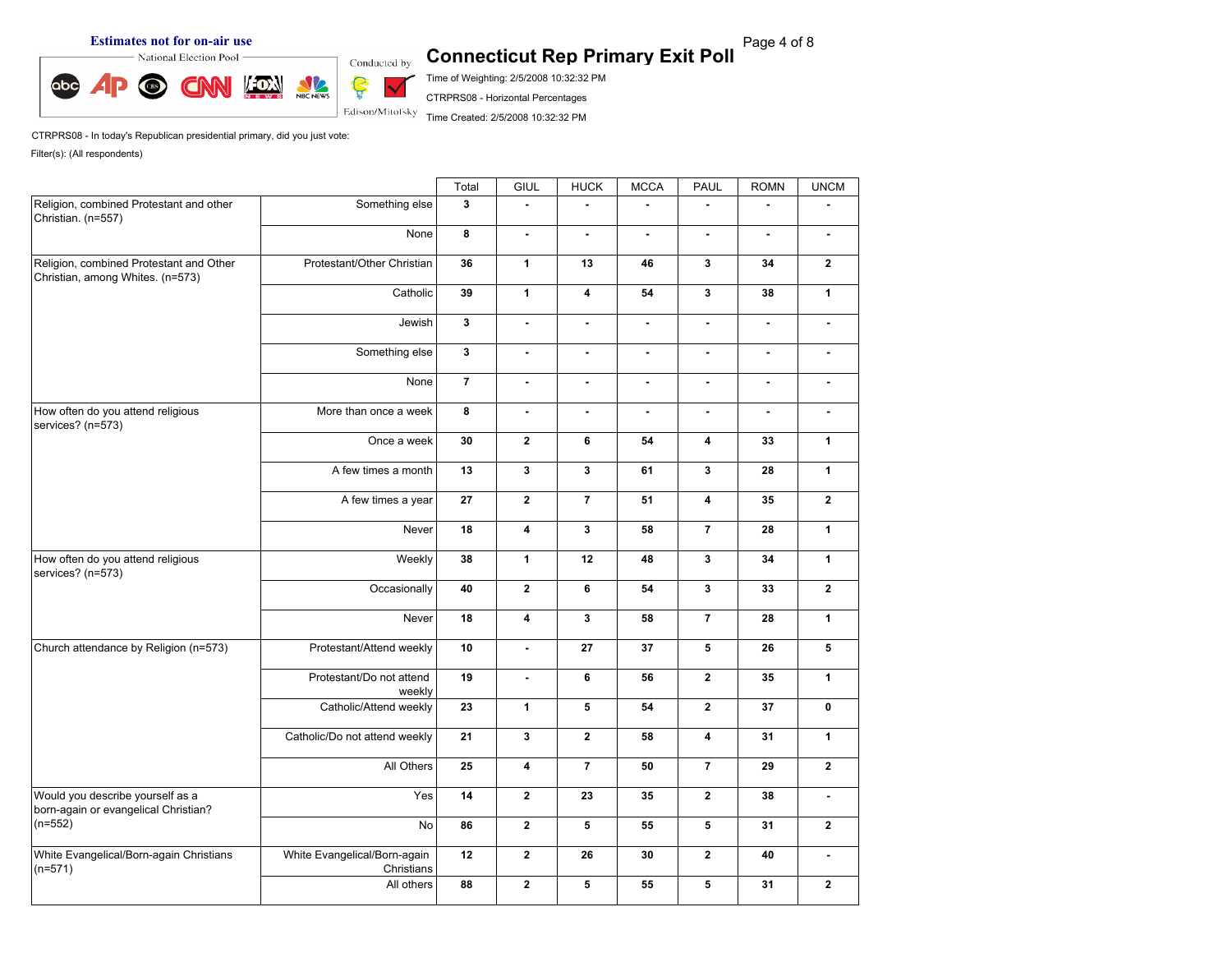

Time of Weighting: 2/5/2008 10:32:32 PM

CTRPRS08 - Horizontal Percentages

Time Created: 2/5/2008 10:32:32 PM

CTRPRS08 - In today's Republican presidential primary, did you just vote:

|                                                                                |                                                 | Total          | GIUL                    | <b>HUCK</b>             | <b>MCCA</b>  | <b>PAUL</b>             | <b>ROMN</b>    | <b>UNCM</b>           |
|--------------------------------------------------------------------------------|-------------------------------------------------|----------------|-------------------------|-------------------------|--------------|-------------------------|----------------|-----------------------|
| White Born Again Protest/Other Christ<br>$(n=559)$                             | Yes                                             | 10             | $\overline{\mathbf{3}}$ | 30                      | 27           | $\overline{2}$          | 39             |                       |
|                                                                                | <b>No</b>                                       | 90             | $\overline{2}$          | 5                       | 55           | 4                       | 31             | $\mathbf{2}$          |
| Which comes closest to your feelings<br>about the Bush administration: (n=605) | Enthusiastic                                    | 11             | $\mathbf{2}$            | 9                       | 39           | 5                       | 45             | $\mathbf 0$           |
|                                                                                | Satisfied, but not enthusiastic                 | 39             | $\mathbf{1}$            | 6                       | 50           | $\mathbf{1}$            | 42             | $\mathbf 0$           |
|                                                                                | Dissatisfied, but not angry                     | 33             | $\mathbf{1}$            | 6                       | 62           | 5                       | 26             | $\mathbf{1}$          |
|                                                                                | Angry                                           | 16             | $\overline{7}$          | 12                      | 47           | 12                      | 13             | 6                     |
| Which comes closest to your feelings<br>about the Bush administration: (n=605) | Positive                                        | 50             | 1                       | $\overline{7}$          | 47           | $\overline{2}$          | 43             | $\mathbf 0$           |
|                                                                                | Negative                                        | 49             | $\mathbf{3}$            | 8                       | 57           | $\overline{7}$          | 22             | $\mathbf{3}$          |
| Which comes closest to your position?<br>Abortion should be: (n=605)           | Legal in all cases                              | 20             | $\mathbf{3}$            | 5                       | 61           | 9                       | 21             | $\mathbf 0$           |
|                                                                                | Legal in most cases                             | 30             | $\mathbf{1}$            | 4                       | 65           | 3                       | 24             | $\mathbf{3}$          |
|                                                                                | Illegal in most cases                           | 33             | $\mathbf{3}$            | 9                       | 43           | 3                       | 41             | $\mathbf{1}$          |
|                                                                                | Illegal in all cases                            | 14             | $\mathbf{1}$            | 16                      | 32           | $\overline{\mathbf{4}}$ | 45             | $\tilde{\phantom{a}}$ |
| Which comes closest to your position?<br>Abortion should be: (n=605)           | Legal                                           | 50             | $\overline{2}$          | $\overline{\mathbf{4}}$ | 63           | 5                       | 23             | $\mathbf{2}$          |
|                                                                                | Illegal                                         | 47             | $\mathbf{2}$            | 11                      | 40           | $\mathbf{3}$            | 42             | $\mathbf{1}$          |
| Which ONE of these four issues is the<br>most important facing the country?    | Illegal immigration                             | 18             | $\mathbf{1}$            | 6                       | 37           | 4                       | 50             | $\mathbf{r}$          |
| (CHECK ONLY ONE) (n=605)                                                       | The war in Iraq                                 | 22             | $\mathbf{3}$            | 9                       | 59           | $\overline{\mathbf{4}}$ | 26             | $\blacksquare$        |
|                                                                                | The economy                                     | 44             | $\mathbf{3}$            | 6                       | 58           | 5                       | 26             | $\overline{2}$        |
|                                                                                | Terrorism                                       | 13             | $\blacksquare$          | 11                      | 41           | $\mathbf{2}$            | 44             | $\mathbf{1}$          |
| Which ONE of these four candidate<br>qualities mattered most in deciding how   | Says what he believes                           | 27             | $\mathbf{2}$            | 6                       | 65           | 8                       | 19             | $\mathbf 0$           |
| you voted today? (CHECK ONLY ONE)<br>$(n=605)$                                 | Shares my values                                | 36             | $\mathbf{2}$            | 14                      | 32           | 5                       | 44             | $\mathbf{2}$          |
|                                                                                | Has the right experience                        | 29             | $\mathbf{3}$            | $\overline{2}$          | 62           | $\overline{a}$          | 32             | $\overline{2}$        |
|                                                                                | Has the best chance to win in<br>November       | $\overline{7}$ | $\mathbf{r}$            | $\blacksquare$          | $\mathbf{r}$ | $\blacksquare$          | $\blacksquare$ | $\mathbf{r}$          |
| Which was more important in your vote<br>for president today? (n=605)          | My candidate's positions on<br>the issues       | 50             | $\mathbf{2}$            | 8                       | 43           | $\overline{7}$          | 38             | $\mathbf{2}$          |
|                                                                                | My candidate's<br>leadership/personal qualities | 48             | $\mathbf{3}$            | $\overline{7}$          | 61           | $\overline{2}$          | 27             | $\mathbf{1}$          |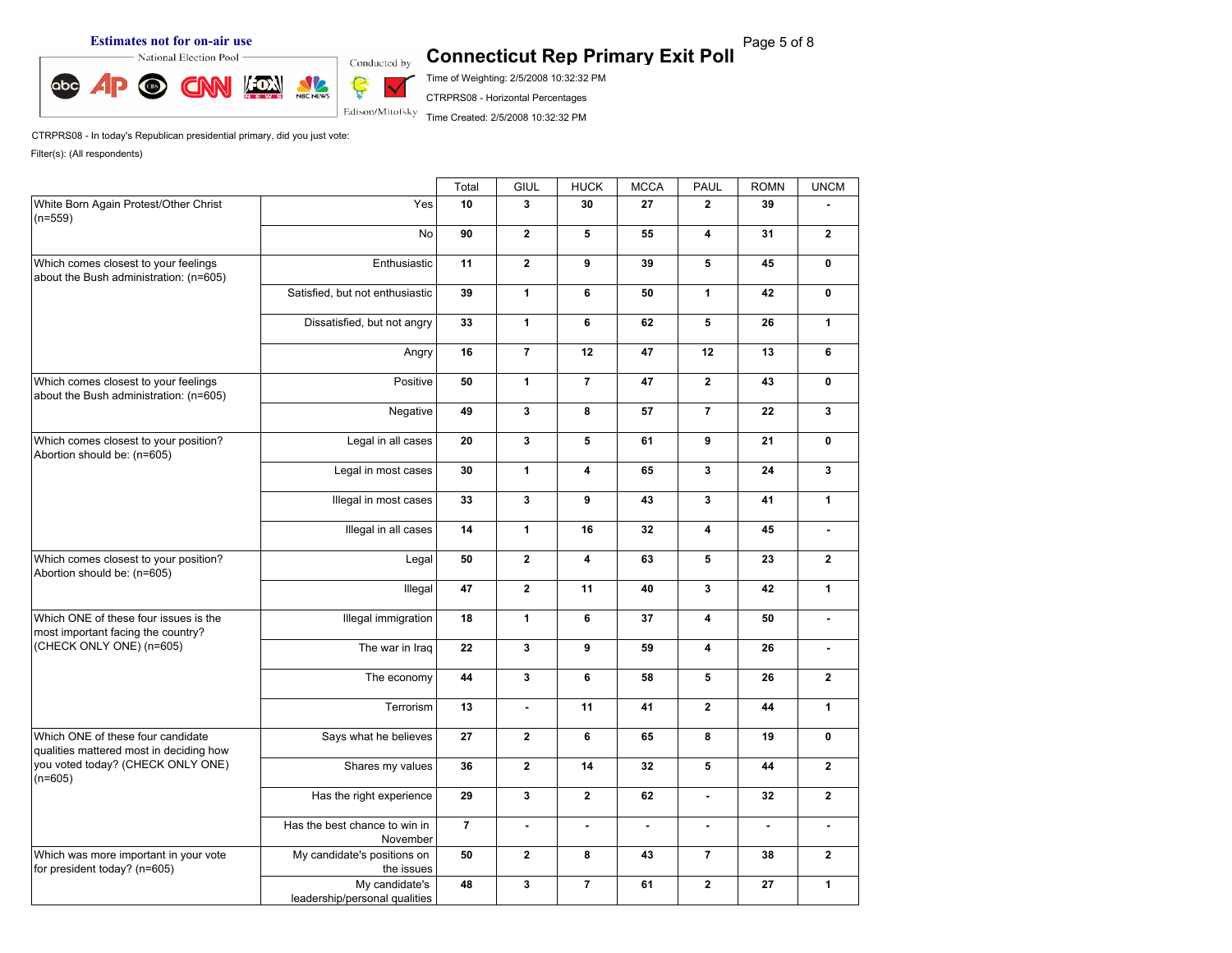**Estimates not for on-air use**<br> **Exit Poll** Connecticut Rep Primary Exit Poll Page 6 of 8



Time of Weighting: 2/5/2008 10:32:32 PM

CTRPRS08 - Horizontal Percentages

Time Created: 2/5/2008 10:32:32 PM

CTRPRS08 - In today's Republican presidential primary, did you just vote:

|                                                                            |                                              | Total        | GIUL                    | <b>HUCK</b>             | <b>MCCA</b>    | PAUL                    | <b>ROMN</b>    | <b>UNCM</b>    |
|----------------------------------------------------------------------------|----------------------------------------------|--------------|-------------------------|-------------------------|----------------|-------------------------|----------------|----------------|
| Do you think the condition of the nation's<br>economy is: (n=573)          | Excellent                                    | $\mathbf{3}$ |                         |                         |                |                         |                |                |
|                                                                            | Good                                         | 39           | $\mathbf 0$             | $\overline{7}$          | 49             | $\mathbf{3}$            | 40             | $\mathbf{1}$   |
|                                                                            | Not so good                                  | 47           | $\overline{2}$          | $\boldsymbol{9}$        | 59             | $\mathbf{3}$            | 26             | $\mathbf{2}$   |
|                                                                            | Poor                                         | 11           | 8                       | $\overline{7}$          | 47             | 18                      | 15             | $\mathbf{3}$   |
| State of the national economy: 2 way<br>$(n=573)$                          | Excellent/Good                               | 42           | $\mathbf 0$             | $\overline{7}$          | 47             | $\mathbf{3}$            | 43             | $\mathbf{1}$   |
|                                                                            | Not so good/Poor                             | 58           | $\mathbf{3}$            | 8                       | 56             | 5                       | 24             | $\mathbf{2}$   |
| Should most illegal immigrants working<br>in the United States be: (n=573) | Offered a chance to apply for<br>citizenship | 32           | $\overline{2}$          | 9                       | 64             | $\mathbf{3}$            | 18             | $\mathbf{3}$   |
|                                                                            | Allowed to stay as temporary<br>workers      | 32           | $\mathbf{2}$            | $\mathbf{3}$            | 55             | $\overline{\mathbf{4}}$ | 35             | $\mathbf 0$    |
|                                                                            | Deported to the country they<br>came from    | 35           | $\mathbf{2}$            | $\boldsymbol{9}$        | 41             | 6                       | 40             | $\mathbf{1}$   |
| How do you feel about the U.S. war in<br>Iraq? $(n=573)$                   | Strongly approve                             | 25           | ä,                      | 11                      | 32             | $\mathbf{1}$            | 56             | $\blacksquare$ |
|                                                                            | Somewhat approve                             | 33           | $\overline{2}$          | $\mathbf{3}$            | 62             | $\mathbf{1}$            | 31             | $\mathbf{1}$   |
|                                                                            | Somewhat disapprove                          | 25           | 4                       | 10                      | 59             | 4                       | 23             | $\mathbf{1}$   |
|                                                                            | Strongly disapprove                          | 16           | $\overline{\mathbf{4}}$ | $\overline{7}$          | 55             | 17                      | 10             | 5              |
| How do you feel about the U.S. war in<br>$Iraq?$ (n=573)                   | Approve                                      | 58           | $\mathbf{1}$            | $\overline{7}$          | 49             | $\mathbf{1}$            | 42             | $\mathbf{1}$   |
|                                                                            | Disapprove                                   | 41           | $\overline{\mathbf{4}}$ | $\mathbf{9}$            | 57             | 9                       | 18             | $\mathbf{3}$   |
| Regardless of how you voted today,<br>which one of these candidates do you | Rudy Giuliani                                | 9            | $\blacksquare$          | $\blacksquare$          | $\mathbf{r}$   | $\blacksquare$          | $\blacksquare$ | $\blacksquare$ |
| think is most qualified to manage the<br>economy? $(n=573)$                | Mike Huckabee                                | 5            | $\blacksquare$          | $\blacksquare$          | $\blacksquare$ | $\mathbf{r}$            | ٠              | $\blacksquare$ |
|                                                                            | John McCain                                  | 43           | 0                       | $\overline{\mathbf{4}}$ | 92             | $\mathbf{1}$            | $\mathbf{2}$   | $\mathbf{2}$   |
|                                                                            | Ron Paul                                     | 5            | $\blacksquare$          | $\blacksquare$          | $\overline{a}$ | $\mathbf{r}$            | $\mathbf{r}$   | $\blacksquare$ |
|                                                                            | Mitt Romney                                  | 37           | $\mathbf{r}$            | $\overline{\mathbf{4}}$ | 18             | $\mathbf{1}$            | 76             | $\blacksquare$ |
| Regardless of how you voted today,<br>which one of these candidates do you | Rudy Giuliani                                | 9            | 15                      | $\overline{\mathbf{4}}$ | 33             | $\overline{2}$          | 46             | $\blacksquare$ |
| think is most qualified to be commander<br>in chief? (n=573)               | Mike Huckabee                                | 6            | $\mathbf{r}$            | $\blacksquare$          | ÷.             | $\mathbf{r}$            | $\sim$         | $\mathbf{r}$   |
|                                                                            | John McCain                                  | 59           | $\mathbf{1}$            | 5                       | 82             | $\overline{2}$          | 8              | $\mathbf{2}$   |
|                                                                            | Ron Paul                                     | $\mathbf{3}$ | $\blacksquare$          | $\blacksquare$          | $\blacksquare$ | $\blacksquare$          | $\blacksquare$ | $\blacksquare$ |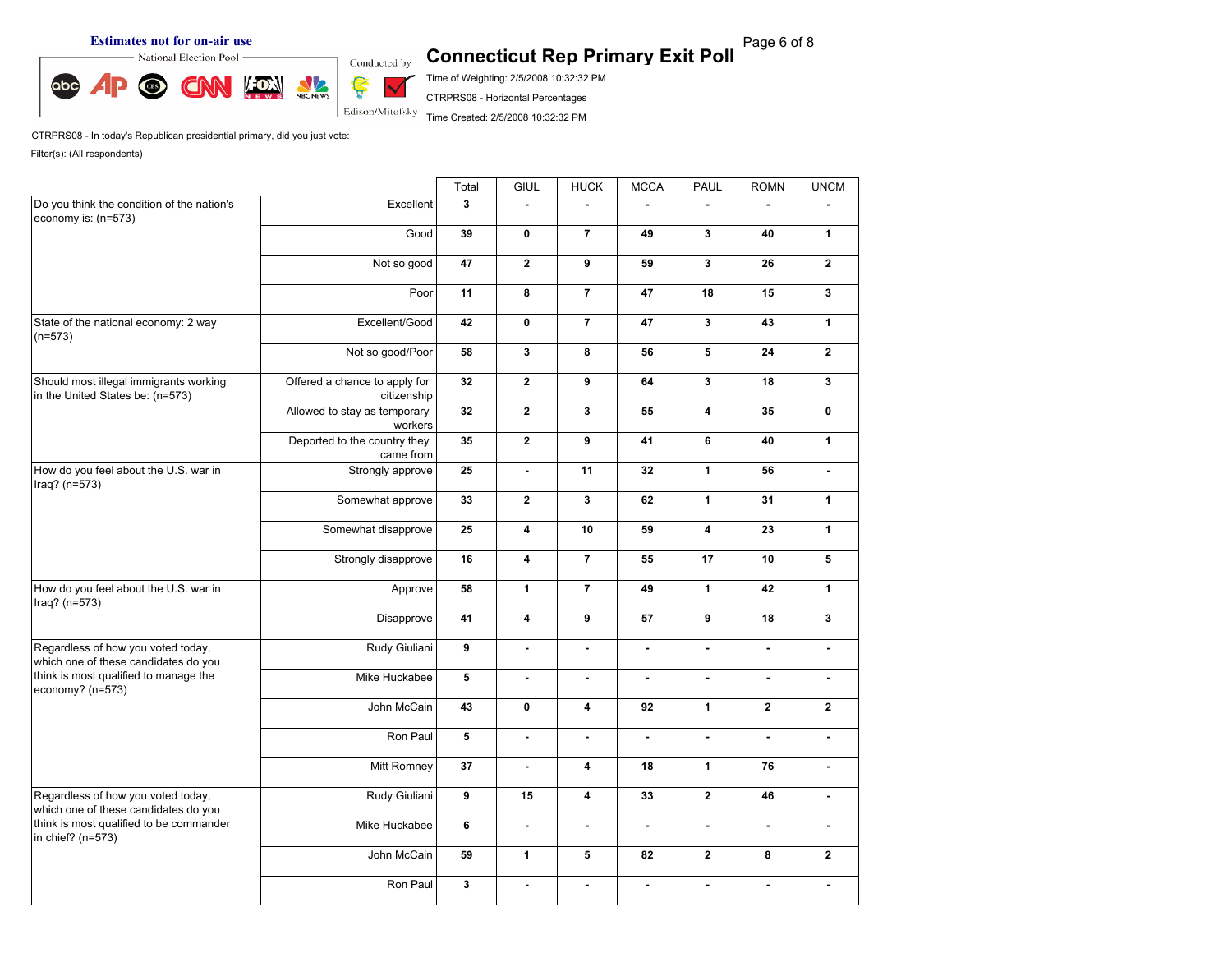**Estimates not for on-air use**<br> **Exting Page 7 of 8** Connecticut Rep Primary Exit Poll<br>
Conducted by Connecticut Rep Primary Exit Poll



Time of Weighting: 2/5/2008 10:32:32 PM

CTRPRS08 - Horizontal Percentages

Time Created: 2/5/2008 10:32:32 PM

CTRPRS08 - In today's Republican presidential primary, did you just vote: Filter(s): (All respondents)

Total GIUL | HUCK | MCCA | PAUL | ROMN | UNCM | Regardless of how you voted today, which one of these candidates do you Have you ever served in the U.S. military? (n=599) Mitt Romney **21 - 1 - 0 99 -** Yes **18 2 7 53 5 31 2** No **82 2 7 52 4 33 1** Is your opinion of Joe Lieberman: (n=573) Very favorable **28 2 4 63 0 31 0** Somewhat favorable **46 1 8 53 3 35 1** Somewhat unfavorable **15 4 11 43 10 29 3** Very unfavorable **9 8 11 35 16 22 6** Is your opinion of Joe Lieberman: (n=573) Favorable **74 1 6 57 2 33 1** Unfavorable **24 5 11 40 12 27 4** In your vote in today's presidential primary, how would you rate the importance of Giuliani endorsing McCain  $(n=605)$ Very important **22 6 3 64 2 23 2** Somewhat important **29 2 7 66 2 23 1** Not too important **19 - 15 40 5 39 1** Not at all important **27 1 7 39 9 42 1** In your vote in today's presidential primary, how would you rate the importance of Giuliani endorsing McCain (n=605) Very/Somewhat important **50 4 5 65 2 23 1** Not too/Not at all important **46 0 10 39 7 41 1** Geo Stratum Code (n=605) LgeCitsXptStamfd **11 7 11 43 6 31 3** ConnectictValley **32 2 8 50 4 34 2** Coast/NY Sub **28 1 5 60 3 30 -** East/West Rural **29 1 8 49 5 35 2** Population of area, five categories (n=605) Over 500 thousand **- - - - - - -** 50 to 500 thousand **5 - - - - - -** Suburbs **84 3 8 52 4 32 1** 10 to 50 thousand **3 - - - - - -** Rural **8 - - - - - -**